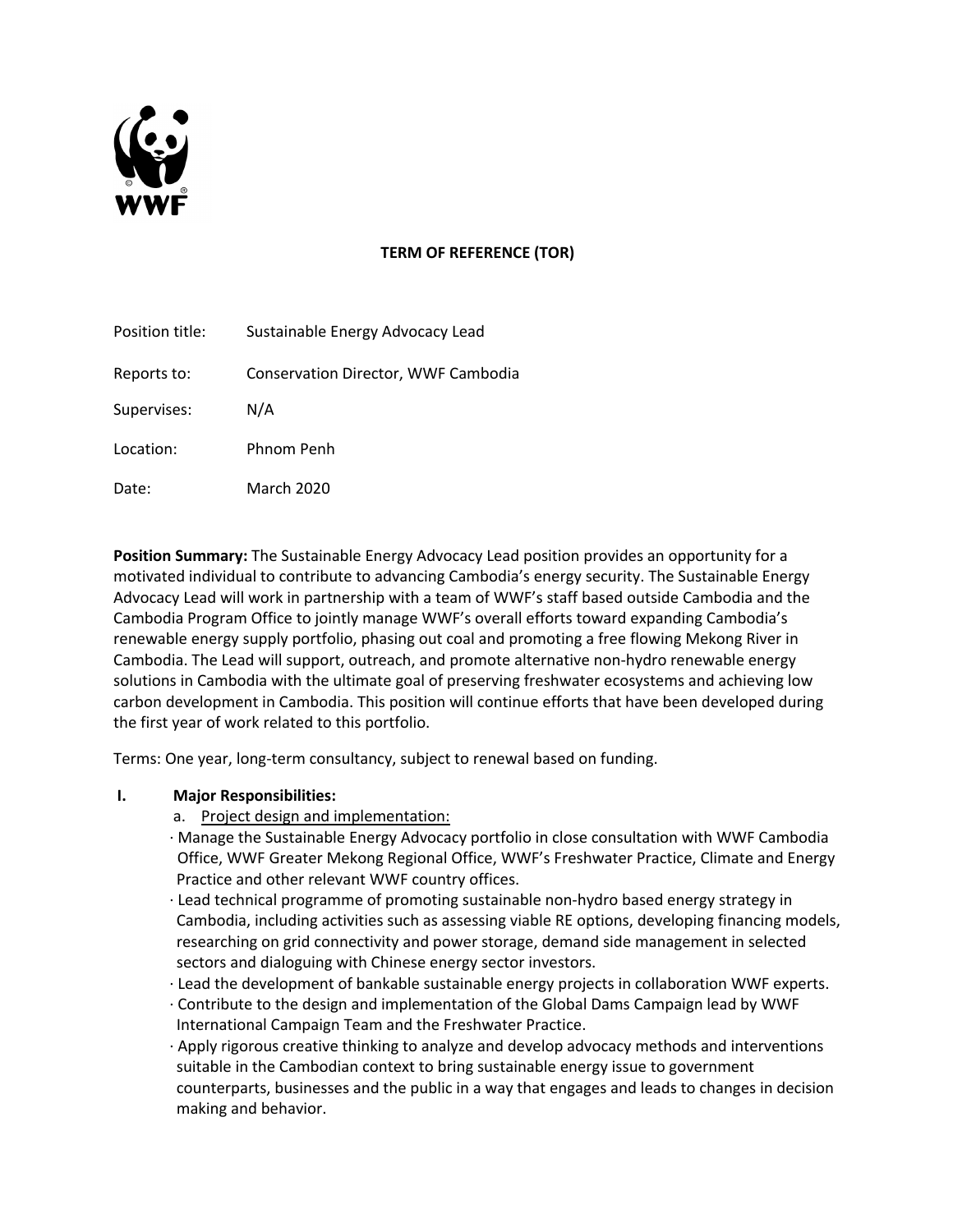- · Deliver agreed strategy outputs and work towards achieving strategy goals.
- · Undertake or where appropriate commission and manage project related research and products (e.g. visual materials, technical analysis, newspaper articles).
- · Act as WWF focal point, coordinate actions and collate inputs from other members of the project team in WWF Cambodia and provide regular updates to all colleagues involved in the project.
- ·Actively feed into Mekong regional freshwater and energy programme design and implementation.
- · Provide hub function and centralize all information related to the effort.

## b. Fund-raising and finance management

- · Actively seek opportunities to raise fund for activity implementation with development partners in Cambodia.
- · Oversee the project's financial status and manage budgets relating to activities directly happening in Cambodia.
- · Actively seek opportunities for securing the necessary resources to support this position on a long term basis with WWF network and outside.

## c. Communication and outreach

- · Co-design, plan and execute communication strategies with communications team to ensure continued coverage on promoting sustainable energy solutions both within Cambodia and in the Mekong region.
- · With support from communication officers to bring out the ideas and activities of the Sustainable Energy Strategy implementation in a clear, concise and compelling fashion to both internal and external audiences.
- · Work closely with communications team to deliver timely, concise and powerful communications for the WWF network.
- · Develop communication materials with support from communication officers, including dedicated website, newsletter, social media contents, flyers, briefings and videos.

## d. Relationship management

- · Act as the secretary to/and receive guidance from multiple WWF partner offices and practice focal points.
- · Manage relationships with key stakeholders within Cambodia, including government agencies, businesses, development partners, and provincial and local communities.
- · Work in close cooperation with other key members of the team both within Cambodia and in the broader network.

## **II. Qualifications:**

## **Education and Experiences:**

- · A graduate degree in a related natural resources, renewable energy or other sustainable development field.
- · At least seven years' working experience on advocacy with in developing countries, ideally in Cambodian context.
- · Non-hydro clean energy investment and policy promotion.

### **Skills and Abilities:**